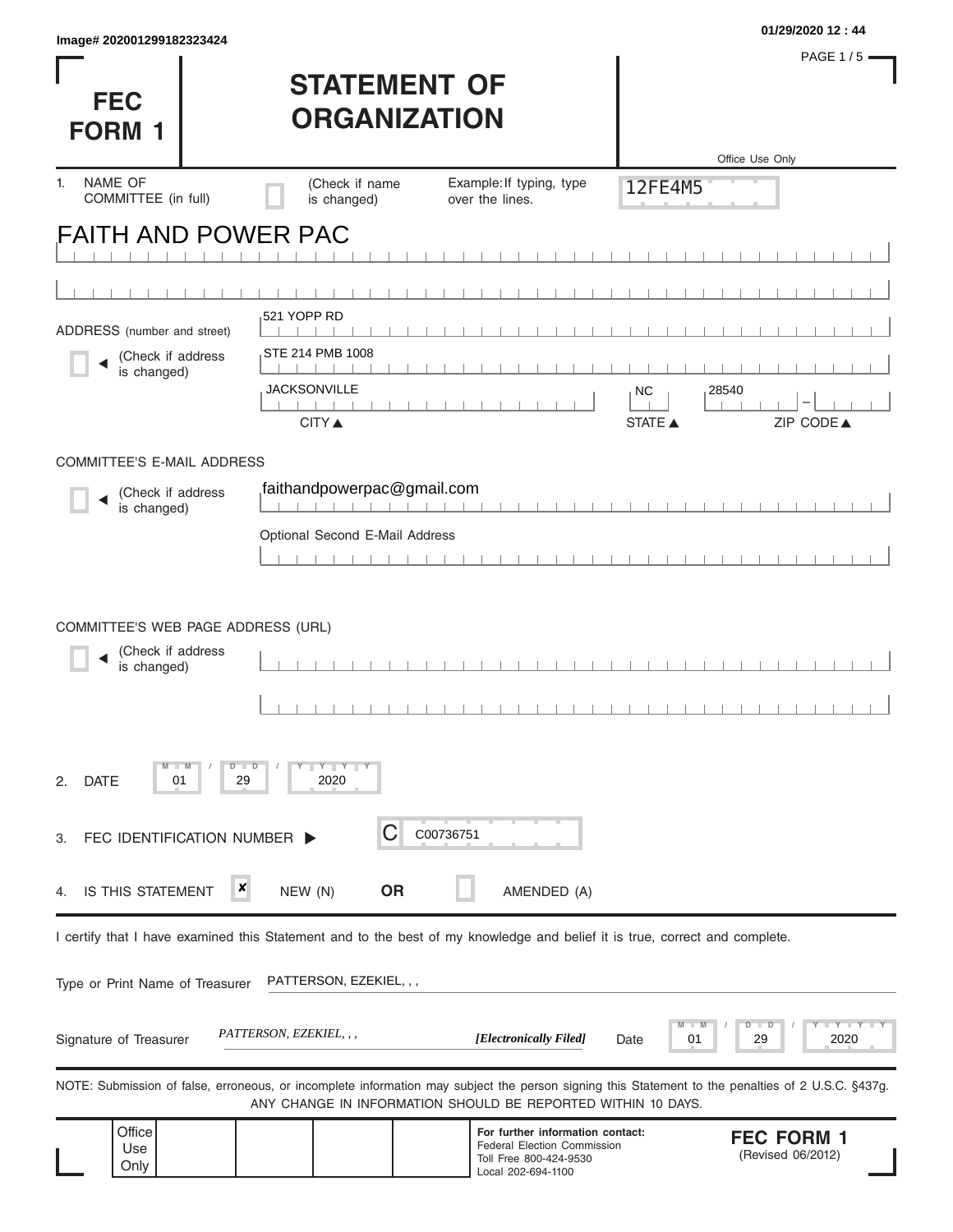|                                | FEC Form 1 (Revised 02/2009)                                                                                                                                                                                                | Page 2                                   |
|--------------------------------|-----------------------------------------------------------------------------------------------------------------------------------------------------------------------------------------------------------------------------|------------------------------------------|
|                                | TYPE OF COMMITTEE                                                                                                                                                                                                           |                                          |
|                                | <b>Candidate Committee:</b>                                                                                                                                                                                                 |                                          |
| (a)                            | This committee is a principal campaign committee. (Complete the candidate information below.)                                                                                                                               |                                          |
| (b)                            | This committee is an authorized committee, and is NOT a principal campaign committee. (Complete the candidate<br>information below.)                                                                                        |                                          |
| Name of<br>Candidate           |                                                                                                                                                                                                                             |                                          |
| Candidate<br>Party Affiliation | Office<br>Senate<br>President<br>Sought:<br>House                                                                                                                                                                           | State<br><b>District</b>                 |
| (c)                            | This committee supports/opposes only one candidate, and is NOT an authorized committee.                                                                                                                                     |                                          |
| Name of<br>Candidate           |                                                                                                                                                                                                                             |                                          |
| <b>Party Committee:</b>        |                                                                                                                                                                                                                             |                                          |
| (d)                            | (National, State<br>This committee is a<br>or subordinate) committee of the                                                                                                                                                 | (Democratic,<br>Republican, etc.) Party. |
|                                | <b>Political Action Committee (PAC):</b>                                                                                                                                                                                    |                                          |
| (e)                            | This committee is a separate segregated fund. (Identify connected organization on line 6.) Its connected organization is a:                                                                                                 |                                          |
|                                | Corporation<br>Corporation w/o Capital Stock                                                                                                                                                                                | Labor Organization                       |
|                                | Membership Organization<br><b>Trade Association</b>                                                                                                                                                                         | Cooperative                              |
|                                | In addition, this committee is a Lobbyist/Registrant PAC.                                                                                                                                                                   |                                          |
| (f)<br>×                       | This committee supports/opposes more than one Federal candidate, and is NOT a separate segregated fund or party<br>committee. (i.e., nonconnected committee)                                                                |                                          |
|                                | In addition, this committee is a Lobbyist/Registrant PAC.                                                                                                                                                                   |                                          |
|                                | In addition, this committee is a Leadership PAC. (Identify sponsor on line 6.)                                                                                                                                              |                                          |
|                                | <b>Joint Fundraising Representative:</b>                                                                                                                                                                                    |                                          |
| (g)                            | This committee collects contributions, pays fundraising expenses and disburses net proceeds for two or more political<br>committees/organizations, at least one of which is an authorized committee of a federal candidate. |                                          |
| (h)                            | This committee collects contributions, pays fundraising expenses and disburses net proceeds for two or more political<br>committees/organizations, none of which is an authorized committee of a federal candidate.         |                                          |
|                                | Committees Participating in Joint Fundraiser                                                                                                                                                                                |                                          |
| 1.                             | FEC ID number $\bigcap$                                                                                                                                                                                                     |                                          |
| 2.                             | FEC ID number C                                                                                                                                                                                                             |                                          |
| 3.                             | FEC ID number $\bigcap$                                                                                                                                                                                                     |                                          |
| 4.                             | FEC ID number $\bigcap$                                                                                                                                                                                                     |                                          |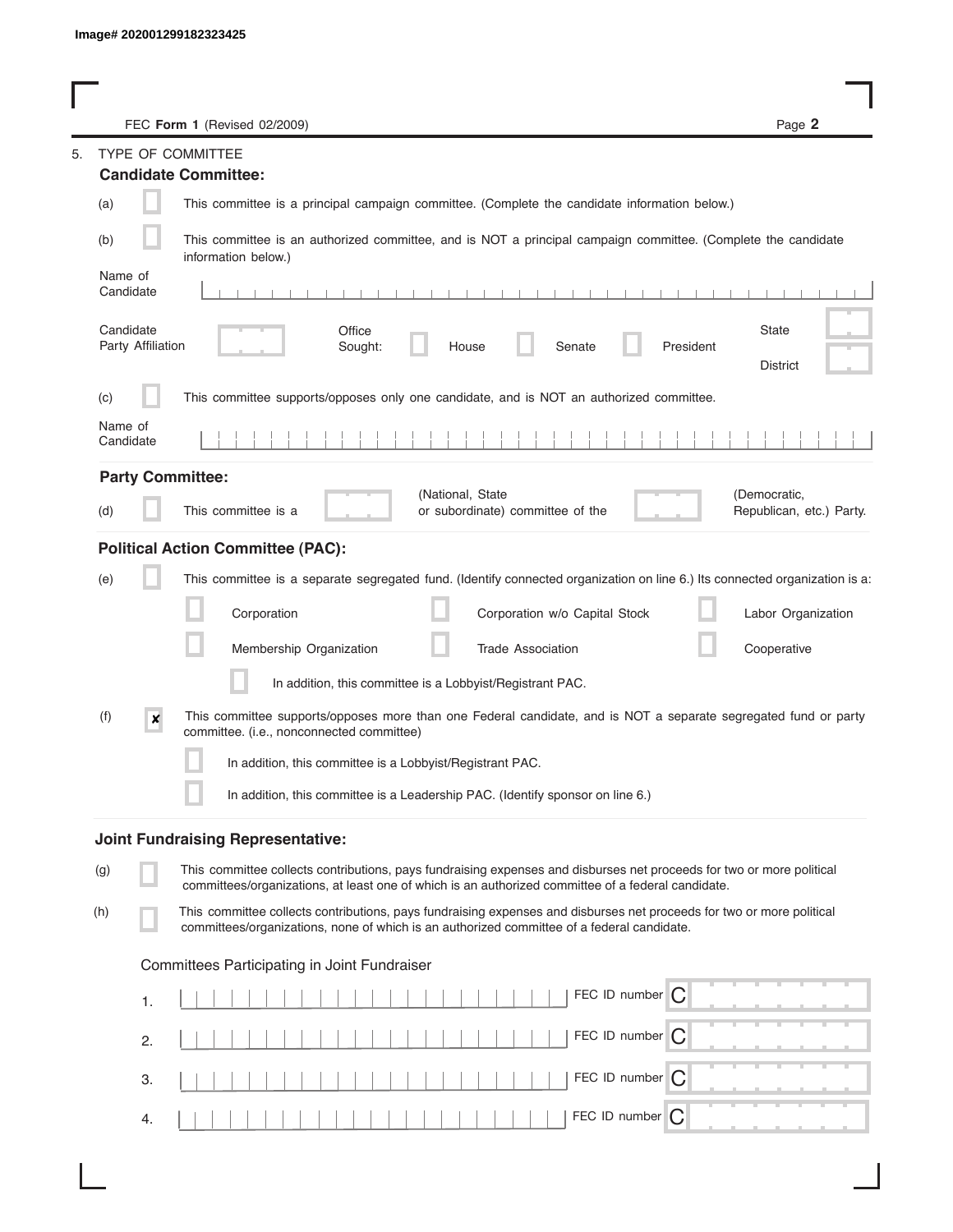FEC Form 1 (Revised 02/2009) Page 3

Write or Type Committee Name

## Image# 202001299182323426<br>
FEC Form 1 (Revised 02/2009)<br>
Write or Type Committee Name<br> **FAITH AND POWER PAC**

6. Name of Any Connected Organization, Affiliated Committee, Joint Fundraising Representative, or Leadership PAC Sponsor

| <b>NONE</b>                                                                                                                |              |                 |  |         |  |  |  |  |  |  |  |
|----------------------------------------------------------------------------------------------------------------------------|--------------|-----------------|--|---------|--|--|--|--|--|--|--|
|                                                                                                                            |              |                 |  |         |  |  |  |  |  |  |  |
| Mailing Address                                                                                                            |              |                 |  |         |  |  |  |  |  |  |  |
|                                                                                                                            |              |                 |  |         |  |  |  |  |  |  |  |
|                                                                                                                            |              |                 |  | $1 - 1$ |  |  |  |  |  |  |  |
|                                                                                                                            | <b>STATE</b> | <b>ZIP CODE</b> |  |         |  |  |  |  |  |  |  |
| Affiliated Committee Joint Fundraising Representative<br>Connected Organization<br>Leadership PAC Sponsor<br>Relationship: |              |                 |  |         |  |  |  |  |  |  |  |

Custodian of Records: Identify by name, address (phone number -- optional) and position of the person in possession of committee books and records. 7.

|                   | PATTERSON, EZEKIEL, , ,                                                             |
|-------------------|-------------------------------------------------------------------------------------|
| Full Name         |                                                                                     |
|                   | 521 YOPP RD                                                                         |
| Mailing Address   |                                                                                     |
|                   | STE 214 PMB 1008                                                                    |
|                   | .28540<br>NC.<br><b>JACKSONVILLE</b><br>$\overline{\phantom{a}}$                    |
| Title or Position | <b>CITY</b><br><b>STATE</b><br><b>ZIP CODE</b>                                      |
| <b>TREASURER</b>  | Telephone number<br>$\hspace{0.1mm}-\hspace{0.1mm}$<br>$\qquad \qquad \blacksquare$ |

8. Treasurer: List the name and address (phone number -- optional) of the treasurer of the committee; and the name and address of any designated agent (e.g., assistant treasurer).

| Full Name<br>of Treasurer | PATTERSON, EZEKIEL, , , |                                                |
|---------------------------|-------------------------|------------------------------------------------|
| Mailing Address           | 1521 YOPP RD            |                                                |
|                           | ISTE 214 PMB 1008       |                                                |
|                           | <b>JACKSONVILLE</b>     | 28540<br><b>NC</b><br>$\overline{\phantom{a}}$ |
|                           |                         |                                                |
|                           | <b>CITY</b>             | <b>ZIP CODE</b><br><b>STATE</b>                |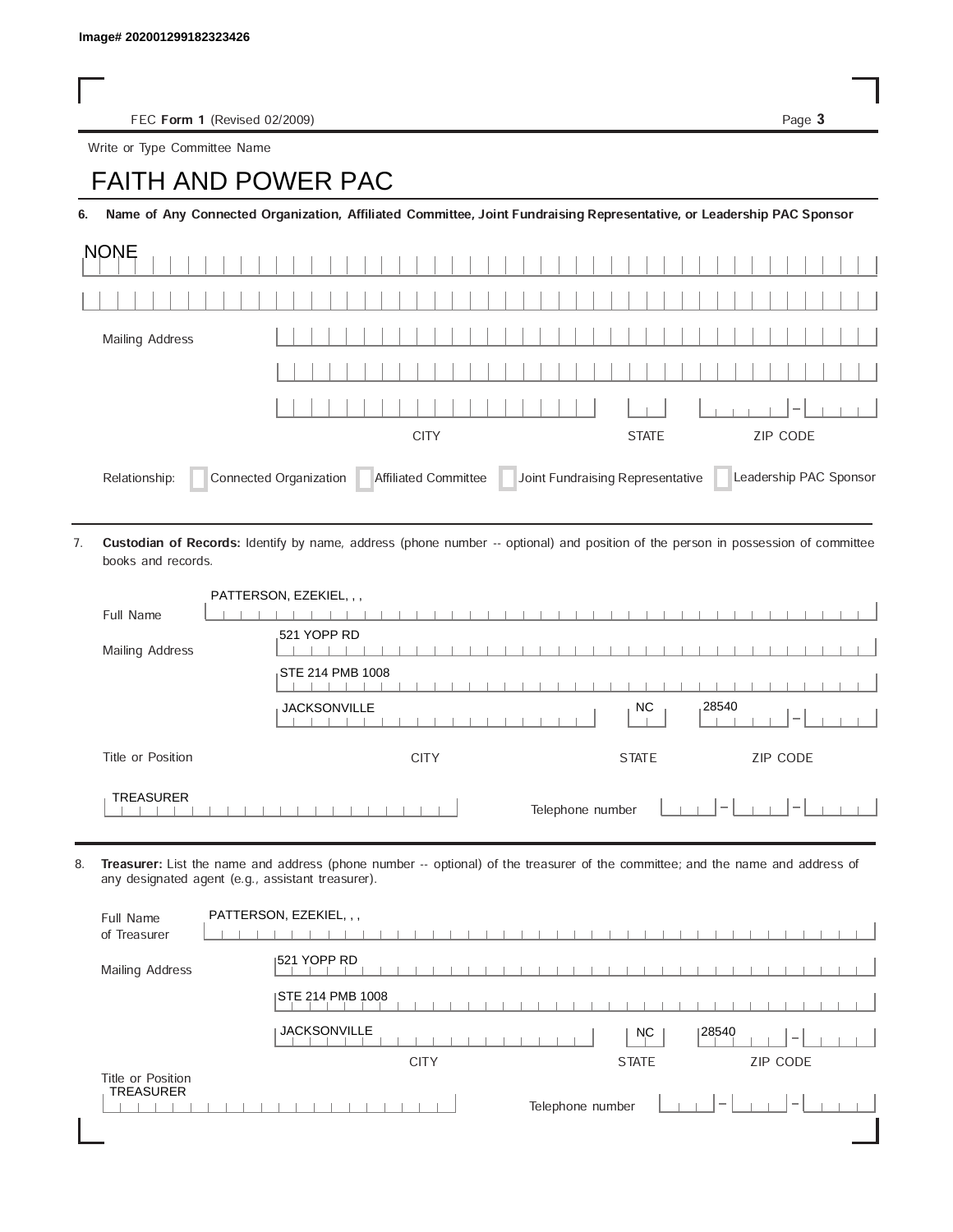FEC Form 1 (Revised 02/2009) Page 4

| Full Name of<br>Designated<br>Agent |  |  |  |  |             |  |  |  |  |  |                  |              |  |                                 |  |                  |  |  |
|-------------------------------------|--|--|--|--|-------------|--|--|--|--|--|------------------|--------------|--|---------------------------------|--|------------------|--|--|
| <b>Mailing Address</b>              |  |  |  |  |             |  |  |  |  |  |                  |              |  |                                 |  |                  |  |  |
|                                     |  |  |  |  |             |  |  |  |  |  |                  |              |  |                                 |  |                  |  |  |
|                                     |  |  |  |  |             |  |  |  |  |  |                  |              |  |                                 |  | $\hspace{0.1mm}$ |  |  |
|                                     |  |  |  |  | <b>CITY</b> |  |  |  |  |  |                  | <b>STATE</b> |  |                                 |  | ZIP CODE         |  |  |
| Title or Position                   |  |  |  |  |             |  |  |  |  |  |                  |              |  |                                 |  |                  |  |  |
|                                     |  |  |  |  |             |  |  |  |  |  | Telephone number |              |  | $\hspace{0.1mm}-\hspace{0.1mm}$ |  | $\overline{ }$   |  |  |

9. Banks or Other Depositories: List all banks or other depositories in which the committee deposits funds, holds accounts, rents safety deposit boxes or maintains funds.

Name of Bank, Depository, etc.

|                                | <b>CHAIN BRIDGE BANK</b> |              |                                    |
|--------------------------------|--------------------------|--------------|------------------------------------|
| Mailing Address                | 1445-A LAUGHLIN AVENUE   |              |                                    |
|                                |                          |              |                                    |
|                                | <b>MCLEAN</b>            | VA           | 122101<br>$\overline{\phantom{a}}$ |
|                                | <b>CITY</b>              | <b>STATE</b> | ZIP CODE                           |
| Name of Bank, Depository, etc. |                          |              |                                    |
|                                |                          |              |                                    |
| Mailing Address                |                          |              |                                    |
|                                |                          |              |                                    |
|                                |                          |              |                                    |
|                                | <b>CITY</b>              | <b>STATE</b> | ZIP CODE                           |